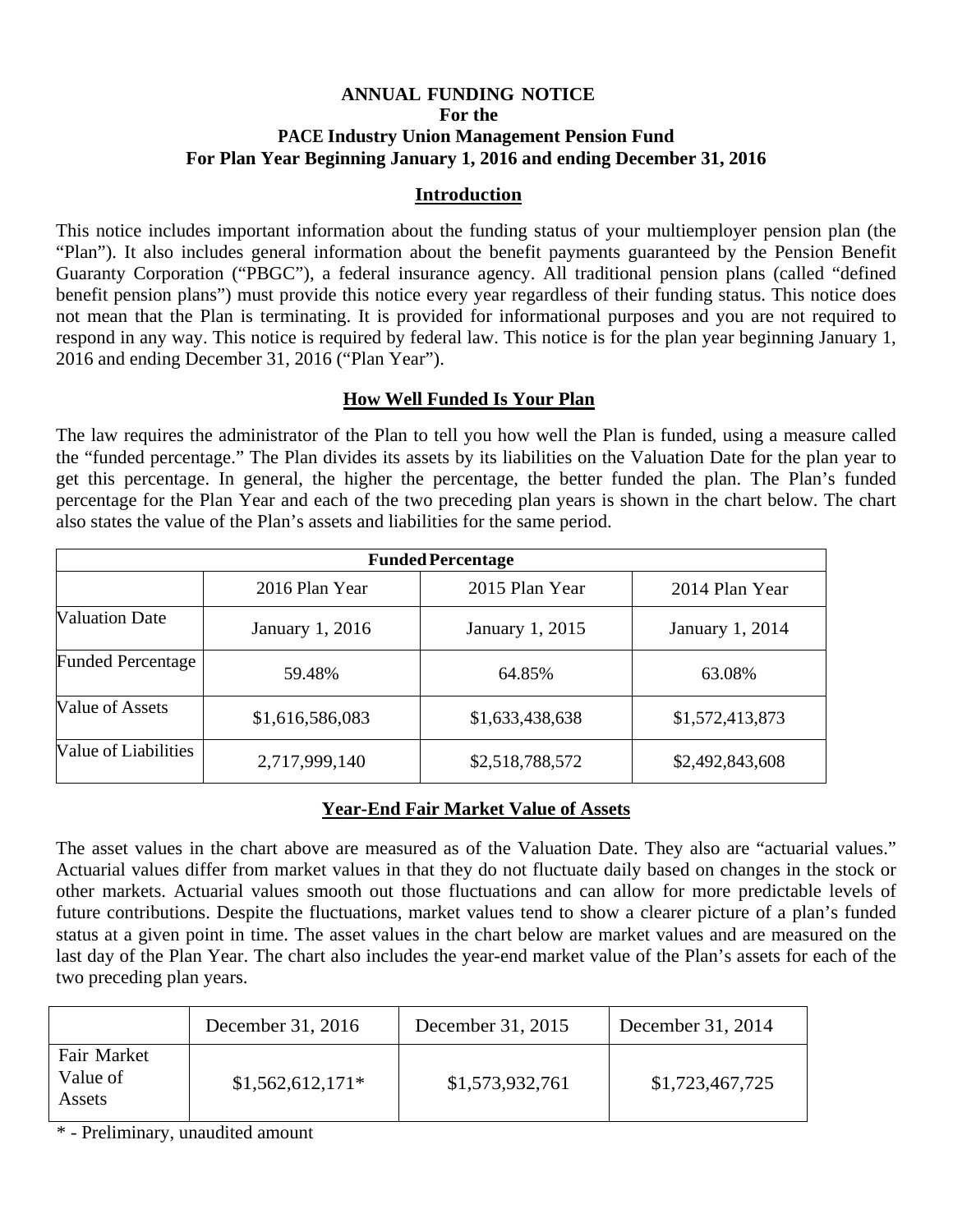### **Endangered, Critical, or Critical and Declining Status**

Under federal pension law, a plan generally is in "endangered" status if its funded percentage is less than 80 percent. A plan is in "critical" status if the funded percentage is less than 65 percent (other factors may also apply). A plan is in "critical and declining" status if it is in critical status and is projected to become insolvent (run out of money to pay benefits) within 15 years (or within 20 years if a special rule applies). If a pension plan enters endangered status, the trustees of the plan are required to adopt a funding improvement plan. Similarly, if a pension plan enters critical status or critical and declining status, the trustees of the plan are required to adopt a rehabilitation plan. Funding improvement and rehabilitation plans establish steps and benchmarks for pension plans to improve their funding status over a specified period of time. The plan sponsor of a plan in critical and declining status may apply for approval to amend the plan to reduce current and future payment obligations to participants and beneficiaries.

The Plan was in critical and declining status in the Plan Year ending December 31, 2016 because there was a deficiency in the Funding Standard Account that is projected to continue in the future and insolvency is projected in less than 20 years*.* As of the Valuation Date for the 2016 Plan Year, the Plan is projected to be insolvent in the 2028 Plan Year. Such insolvency may result in benefit reductions. In an effort to improve the Plan's funding situation, the trustees adopted a rehabilitation plan on July 17, 2010*.* The rehabilitation plan requires contribution increases from contributing employers and implements various benefit changes for participants. You may get a copy of the Plan's rehabilitation plan, any update to such plan and the actuarial and financial data that demonstrate any action taken by the Plan toward fiscal improvement. You may get this information by contacting the plan administrator.

The Plan remains in critical and declining status for the plan year ending December 31, 2017. A separate notification of that status is enclosed.

# **Participant Information**

The total number of participants and beneficiaries covered by the Plan on the valuation date was 71,322*.* Of this number, 9,934 were current employees, 30,346 were retired and receiving benefits, and 31,042 were retired or no longer working for a contributing employer and have a right to future benefits.

### **Funding & Investment Policies**

Every pension plan must have a procedure to establish a funding policy for plan objectives. A funding policy relates to how much money is needed to pay promised benefits. The funding policy of the Plan is to maintain a trust to hold and invest contributions made by participating employers pursuant to collective bargaining agreements and earnings on investments over time.

Pension plans also have investment policies. These generally are written guidelines or general instructions for making investment management decisions. The investment policy of the Plan is adopted by the Board of Trustees with the advice of the Plan's investment consultant. It is intended to generate returns that equal or exceed the Plan's actuarial assumed rate of return of 7.5% over the long-term and to control risk. Based on the advice of the investment consultant, the Trustees have diversified to the Plan's investments with allocations to a number of different asset classes*.* 

Under the Plan's investment policy, the Plan's assets were allocated among the following categories of investments, as of the end of the Plan Year. These allocations are percentages of total assets: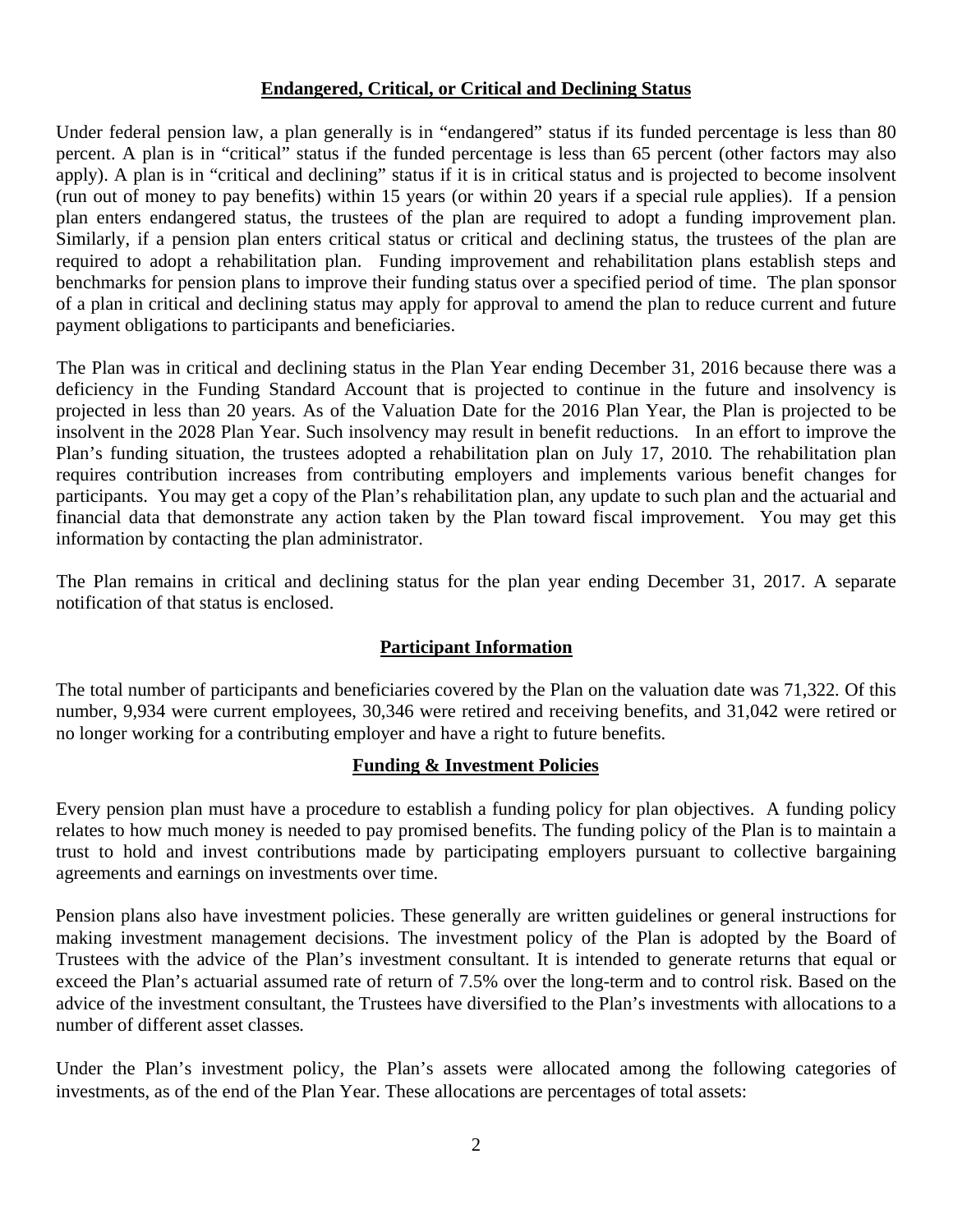| <b>Asset Allocations</b> | Percentage                                                                   |                          |
|--------------------------|------------------------------------------------------------------------------|--------------------------|
| 1.                       | Cash (Interest bearing and non-interest bearing)                             | $1.11\%$ <sub>___</sub>  |
| 2.                       | U.S. Government securities                                                   | $0.00\%$ <sub>__</sub>   |
| 3.                       | Corporate debt instruments (other than employer securities):                 |                          |
|                          | Preferred                                                                    | $0.00\%$                 |
|                          | All other                                                                    | $0.00\%$                 |
| 4.                       | Corporate stocks (other than employer securities):                           |                          |
|                          | Preferred                                                                    | $0.00\%$ <sub>___</sub>  |
|                          | Common                                                                       | $0.00\%$                 |
| 5.                       | Partnership/joint venture interests                                          |                          |
| 6.                       | Real estate (other than employer real property)                              | $0.00\%$                 |
| 7.                       | Loans (other than to participants)                                           | $0.00\%$                 |
| 8.                       | Participant loans                                                            |                          |
| 9.                       | Value of interest in common/ collective trusts                               | 22.99%                   |
| 10.                      | Value of interest in pooled separate accounts                                | $0.00\%$ <sub>—</sub>    |
| 11.                      | Value of interest in 103-12 investment entities                              | $0.00\%$ <sub>__</sub>   |
| 12.                      | Value of interest in registered investment companies (e.g., mutual funds)    | 75.44%                   |
| 13.                      | Value of funds held in insurance co. general account (unallocated contracts) | $0.00\%$ <sub>___</sub>  |
| 14.                      | Employer-related investments:                                                |                          |
|                          | <b>Employer Securities</b>                                                   | $.000\%$                 |
|                          | Employer real property                                                       | $.0.00\%$ <sub>___</sub> |
| 15.                      | Buildings and other property used in plan operation                          | $0.01\%$                 |
| 16.                      | Other                                                                        | 0.36%                    |

For information about the Plan's investment in any of the following types of investments- common/ collective trusts, pooled separate accounts, or 103-12 investment entities - contact Trevor England at 1-800-474-8673 or 1101 Kermit Drive, Suite 800, Nashville, TN 37217 or tengland@uswbenefitfunds.com

#### **Right to Request a Copy of the Annual Report**

Pension plans must file annual reports with the US Department of Labor. The report is called the "Form 5500." These reports contain financial and other information. You may obtain an electronic copy of your Plan's annual report by going to www.efast.dol.gov and using the search tool. Annual reports also are available from the US Department of Labor, Employee Benefits Security Administration's Public Disclosure Room at 200 Constitution Avenue, NW, Room N-1513, Washington, DC 20210, or by calling 202.693.8673. Or you may obtain a copy of the Plan's annual report by making a written request to the plan administrator. You may also obtain a copy of the Plan's annual report on the website at www.uswbenefitfunds.com. Annual reports do not contain personal information, such as the amount of your accrued benefit. You may contact your plan administrator if you want information about your accrued benefits. Your plan administrator is identified below under "Where To Get More Information."

### **Summary of Rules Governing Insolvent Plans**

Federal law has a number of special rules that apply to financially troubled multiemployer plans that become insolvent, either as ongoing plans or plans terminated by mass withdrawal. The plan administrator is required by law to include a summary of these rules in the annual funding notice. A plan is insolvent for a plan year if its available financial resources are not sufficient to pay benefits when due for that plan year. An insolvent plan must reduce benefit payments to the highest level that can be paid from the plan's available resources. If such resources are not enough to pay benefits at the level specified by law (see "Benefit Payments Guaranteed by the PBGC," below), the plan must apply to the PBGC for financial assistance. The PBGC will loan the plan the